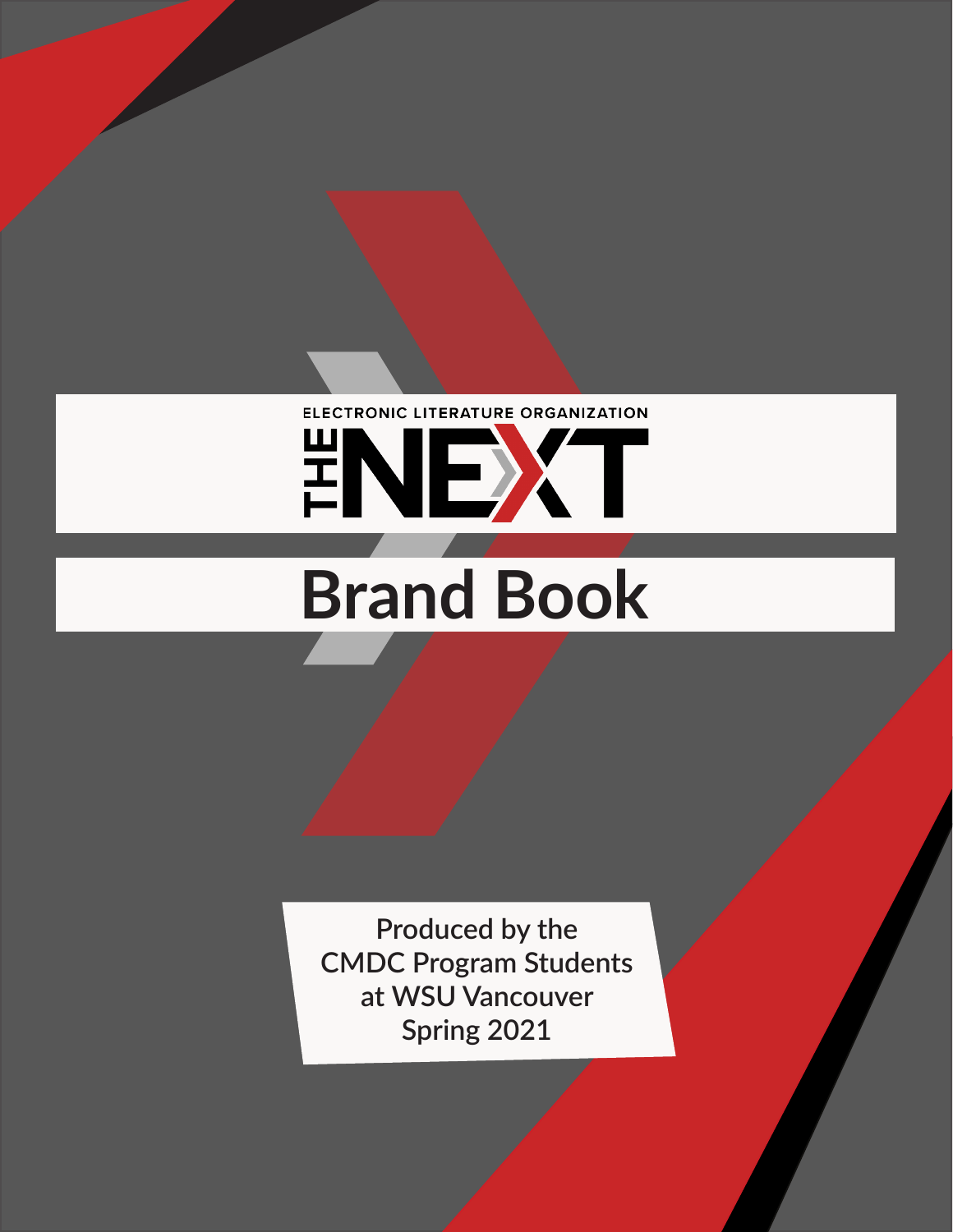## Team Information

#### **Executive Staff**

Dr. Dene Grigar, Professor Suzanne Anderson, Professor Greg Philbrook, Technical Support Holly Slocum, Lead Designer Kathleen Zoller, Project Manager Katya Farinsky, Copywriter

#### **Design Team**

Mallory Hobson, Team Lead Joseph Schacher Matthew Francisco Drew Swanson Gabriel Lomeli Joshua Jackson

#### **Project Leads**

Betsy Hanrahan, Database and Web Development Brooke Nugent, Digital Promotions Preston Reed, Video Keegan Walden, 2 & 3D Visualization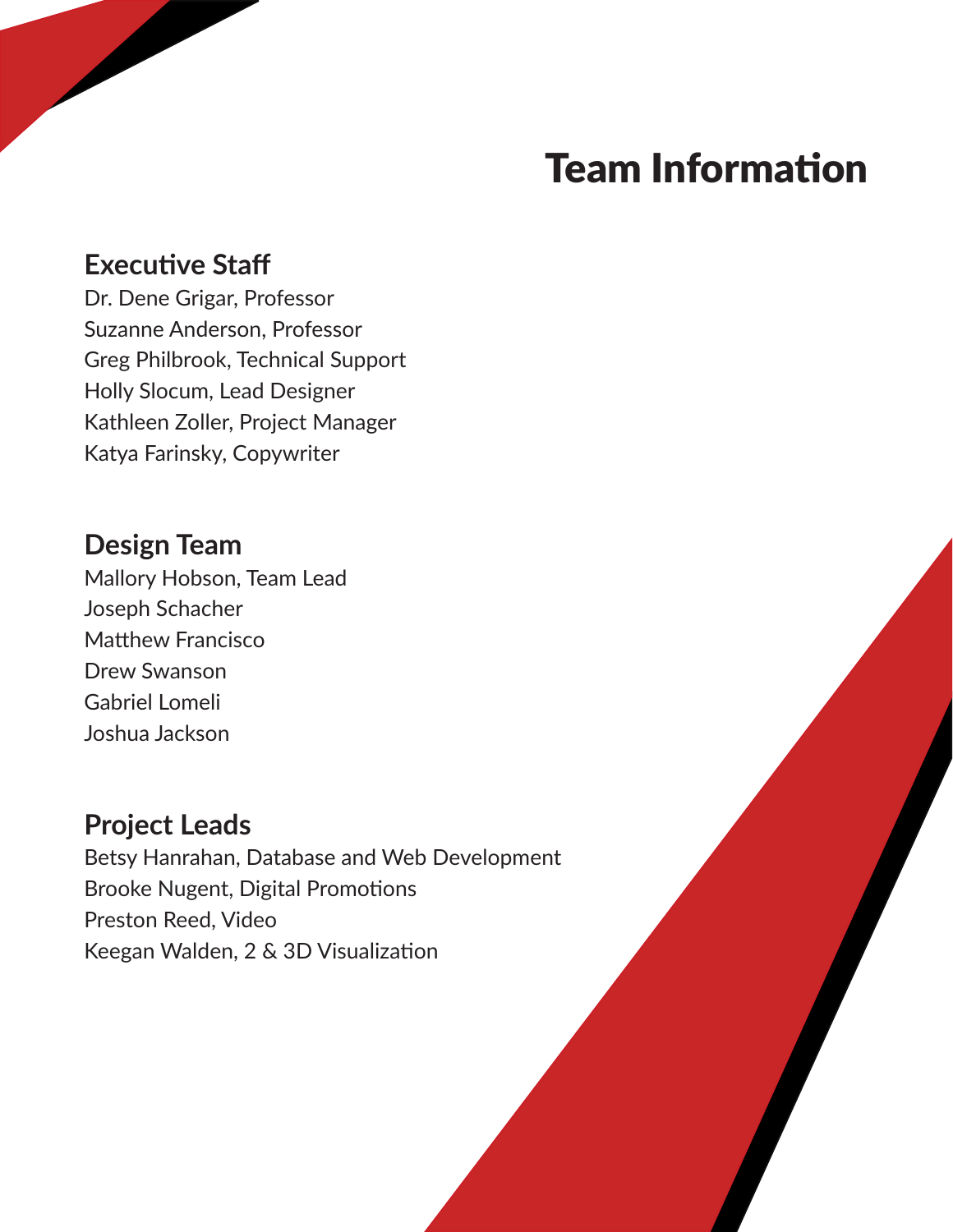## **Table of Contents**

#### **Design Styles**

#### **Copywriting Styles**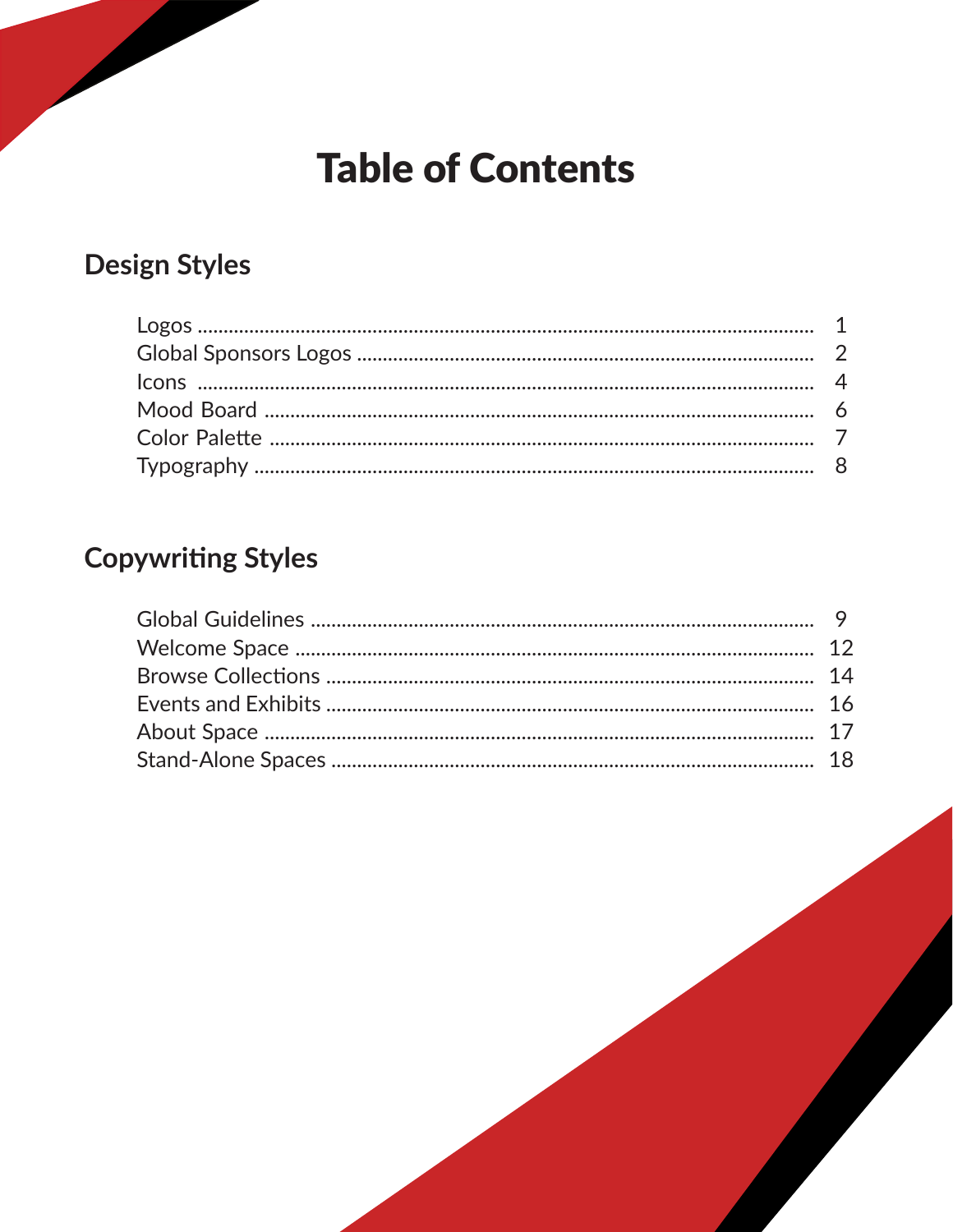

## Global Guidelines

#### **1. Referring to The NEXT**

- a. The title of the repository is "The NEXT". "The" should always be capitalized and "NEXT" should always be fully uppercase.
- b. In text, The NEXT should be referred to as "The NEXT", "The Electronic Literature Organization's The NEXT", or "ELO's The NEXT".
- c. The NEXT should not be referred to as a library, museum, repository, or preservation site in text. Because The NEXT includes aspects from ALL of these traditional institutions, it is best practice to refer to The NEXT by name in all copy.

#### **2. Project Specific Language**

- a. When describing something in The NEXT, always use the preposition "in".
	- i. E.g. "This can be found in The NEXT" not "on The NEXT", "within The NEXT", etc.
- b. Single digit numbers should always be written out. Numbers with two or more digits should be represented numerically. Commas should not be included for numbers with four digits but should be included for numbers with five or more digits.
	- i. E.g. one, two, three, 10, 100, 1000, 10,000
- c. Individual works within The NEXT should be referred to as "born-digital media" and not as "born digital media" or "digital born media".
- d. Net art is a large category of born-digital work specifically distributed on the web that can include visual art, video games, and electronic literature. Net art is always more visual than literary, but some works of net art that include literary aspects can be classified as both net art and electronic literature. Interactive Fiction is never considered net art.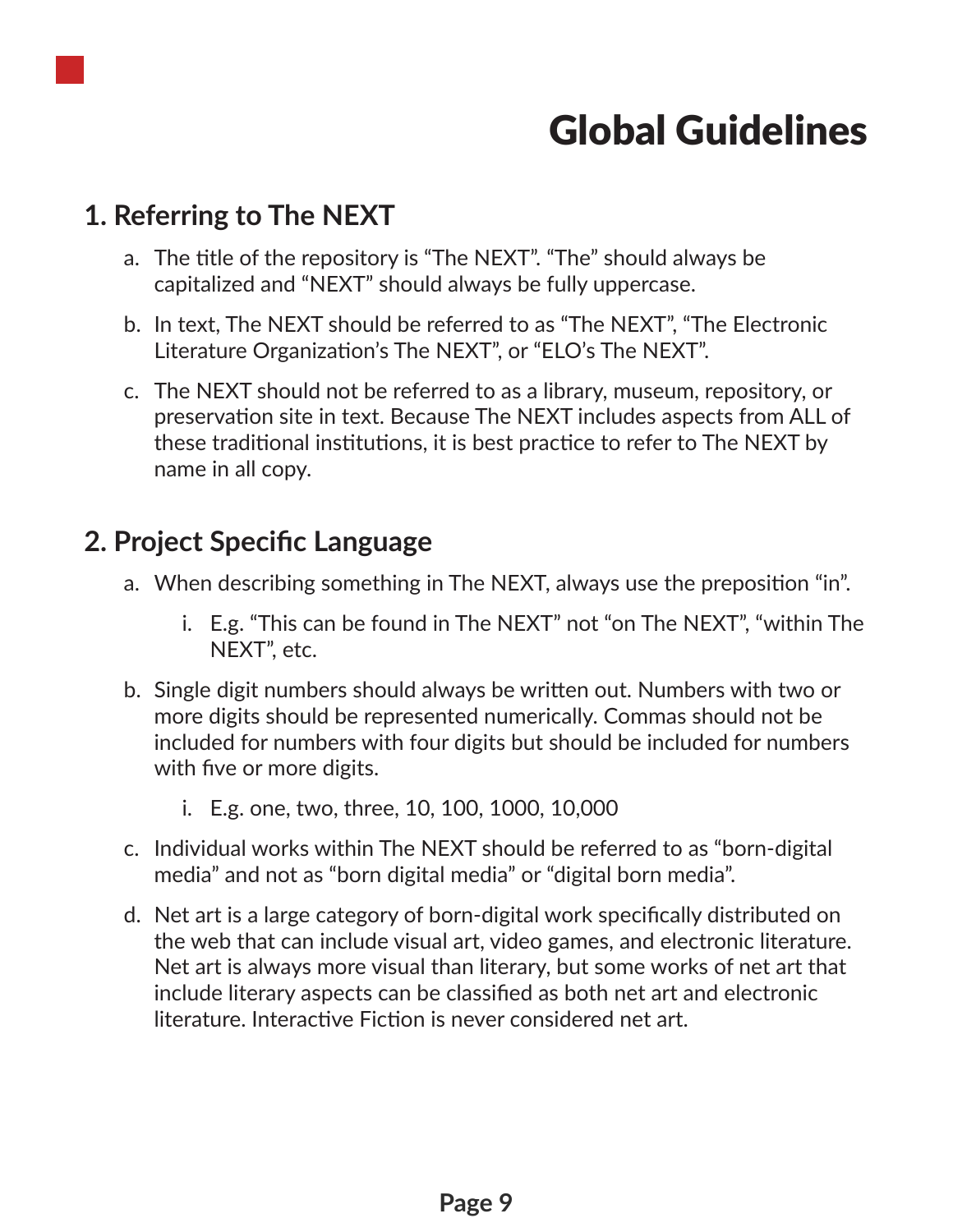

## Global Guidelines

#### **2. Project Specific Language**

- e. Electronic Literature can be abbreviated as "e-lit". Alternate abbreviations including "elit", "eLit", "e-Lit", and "e lit" are not acceptable or interchangeable alternatives. The abbreviation should only be used after the full term is introduced in text unless referring to a work of electronic literature that uses "E-lit" in its title.
	- i. E.g "These works of electronic literature, also known as e-lit, are early examples of hyper-text fiction. E-lit has a unique ability to tell non-linear narratives that print-based works do not."
- f. Interactive Fiction can be abbreviated as "IF". The abbreviation should only be used after the full term is introduced in text unless referring to a work of electronic literature that specifically uses the abbreviation "IF" in its title.
- g. Hypertext is always written as one word and should not be hyphenated as "hyper-text" unless referring to a work of electronic literature that specifically uses "hyper-text" in its title.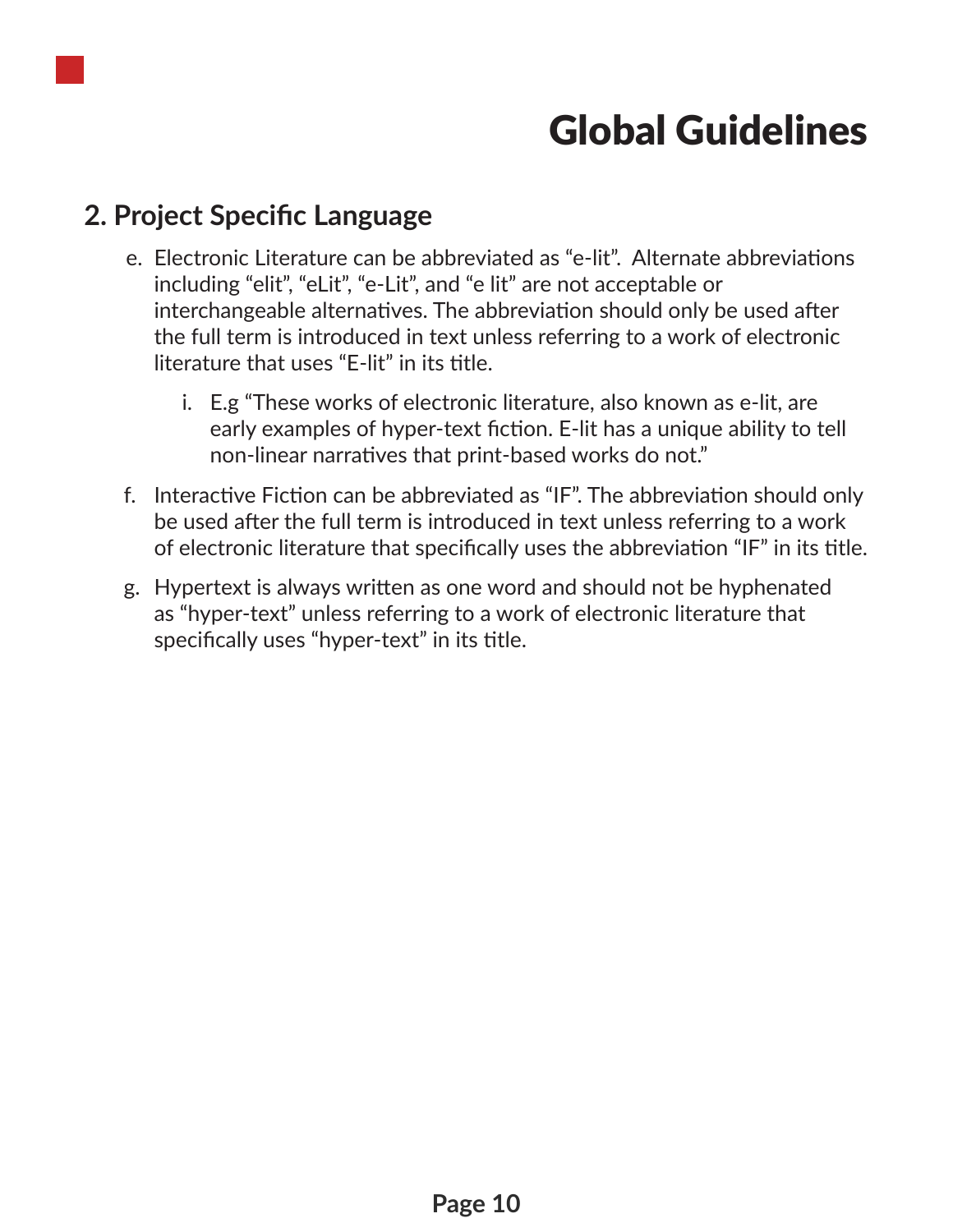

## Global Guidelines

#### **3. Styling Common Elements**

- a. All copy should follow the same shape and spacing constraints established in The NEXT's design prototype and adhere to word counts established in the original copy for each element of The NEXT.
- b. Main headings should always use an ampersand (&), not the word "and".
- c. Main headings and sub-headings should not use periods (.) or commas (,), but may use a question mark (?) or exclamation point (!). This rule does not apply if appropriately referencing an individual work that includes punctuation in its original title.
- d. In main body text, the word "and" should be used and not an ampersand (&). Ampersands should never be used in copy unless referencing an individual work with an ampersand in its original title.
- e. Buttons should always be capitalized using title case unless the button's copy contains The NEXT's name. (The NEXT 's title conventions will always supersede this rule.)
	- i. Example 1: "Search The NEXT" not "Search the Next", "Search the NEXT", etc.
	- ii. Example 2: "See More Visualizations" not "See more visualizations" or "see more visualizations".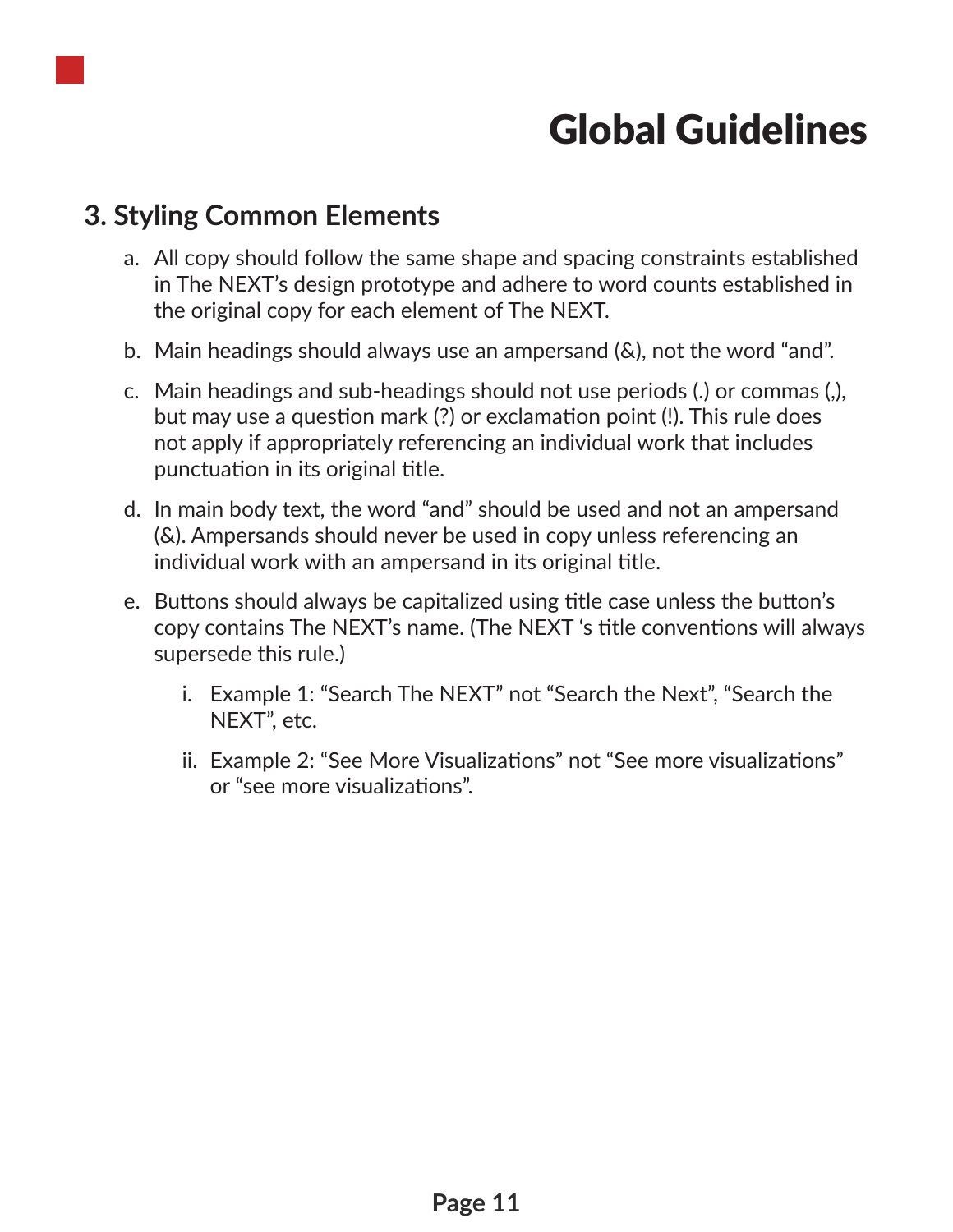

#### **1. Welcome Space Carousel**

- a. The carousel should only feature one exhibit and one new work at a time to prevent internal competition.
	- i. The featured exhibit can be a current ELO affiliated exhibition, traveling showcase of electronic literature and/or net art, or a featured exhibition from The NEXT's archives.
	- ii. Most featured new work will stem from the most recent completed project by the Electronic Literature Lab (ELL) team at WSU Vancouver.
- b. In the carousel, the first header should always be all uppercase.
	- i. E.g. "NEW EXHIBIT" not "New Exhibit"
- c. In the carousel, all words in the secondary heading should be capitalized using title case.
	- i. E.g. Contribute to Our Cultural History
- d. In the carousel, the tertiary heading should be a short statement that begins with an action verb, uses sentence case capitalization, and creates a strong, cohesive call to action. This should not exceed two lines of text; one line is preferred.
	- i. E.g. Find out how you can support The NEXT
- e. In the carousel, the final link at the bottom of the copy box will always be all uppercase and followed by the same white arrow seen in the prototype.
	- i. For exhibitions and new work, the copy will read "VIEW NOW"
	- ii. For the donate space, the copy will read "LEARN MORE"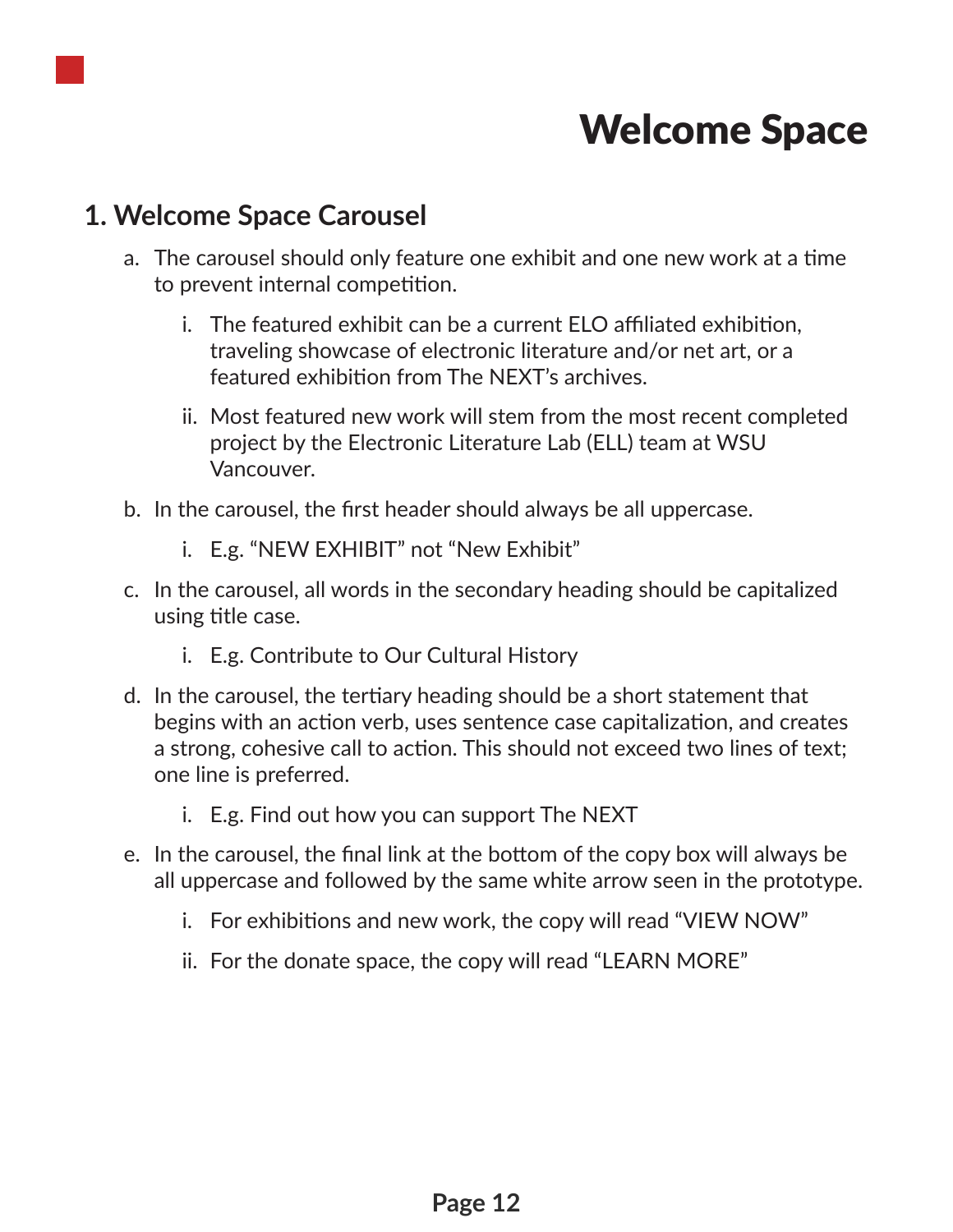

#### **2. Welcome Space Copy**

- a. All Welcome Space copy that precedes a grey button must be exactly the right length to maintain the grey button's alignment with the accompanying visual element.
	- i. Example 1: The "Welcome to The NEXT" section should be approximantly two separate, short paragraphs, containing three lines of text so the "Search The NEXT" button is aligned with the bottom of the Welcome Space trailer.
	- ii. Example 2: The "Visualize the Repository" section should be approximantly two separate, short paragraphs, containing three lines of text so the "See More Visualizations" button is aligned with the bottom of the interactive model or visualization placeholder.
- b. The "BROWSE COLLECTIONS BY CATEGORY" and "VISUALIZE THE REPOSITORY" headers should be all uppercase.

#### **3. "Browse Collections By Category"**

- a. The names of the six collections under the "BROWSE COLLECTIONS BY CATEGORY" header should be capitalized using title case.
- b. All copy describing the collections should not exceed three lines of text. All six collection descriptions need to be as close to the same length as possible to maintain visual cohesion.

#### **4. "Visualize The NEXT"**

a. This section will be one short paragraph about Visualizations in The NEXT.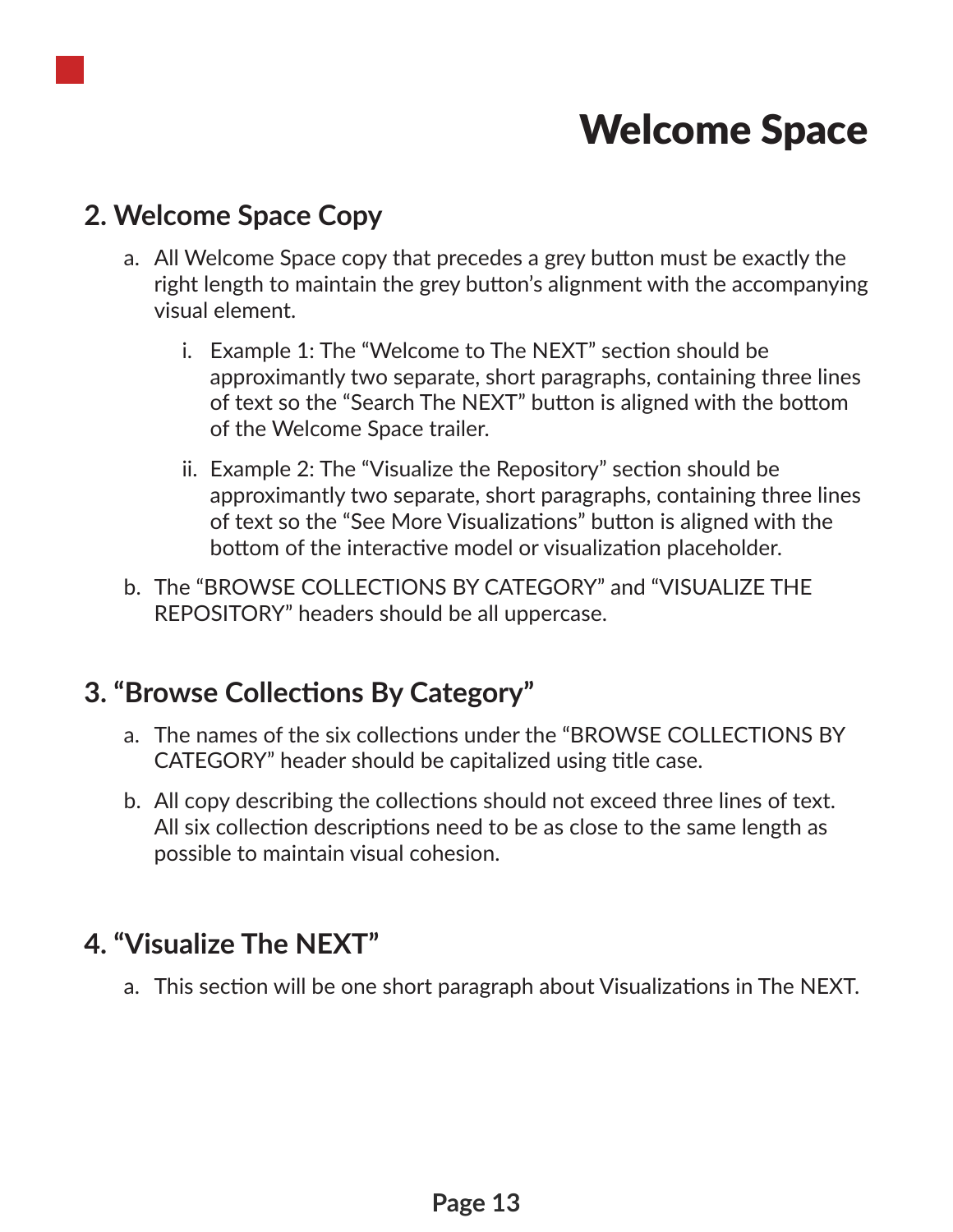

## Browse Collections

#### **1. Individual Artists & Scholars**

- a. The opening copy must be two separate, short paragraphs that keep the "View Collections" button aligned with the bottom of the Information box. There is some flexibility in paragraph distribution as long as the overall shape does not change.
- b. The Collection Highlights carousel has some flexibility in length, but all copy must fit within the white box and be visually cohesive across the carousel.
- c. The "COLLECTIONS IN INDIVIDUAL ARTISTS & SCHOLARS" section will be automatically generated from the internal database.
- d. The "Information" box will be automatically generated from the internal database.
- e. On the specific artist collection spaces, the main copy can be as long as needed because of the built-in expansion feature. All artist descriptions should have a minimum length consistent with aligning to the bottom of the accompanying video, or approximately 200 words.
- f. On the specific artist collection spaces, The Media & Collection Highlights carousel has some flexibility in length, but all copy must fit within the white box and be visually cohesive across the carousel.
- g. The list of works within an individual collection and their copy will be automatically generated from the internal database.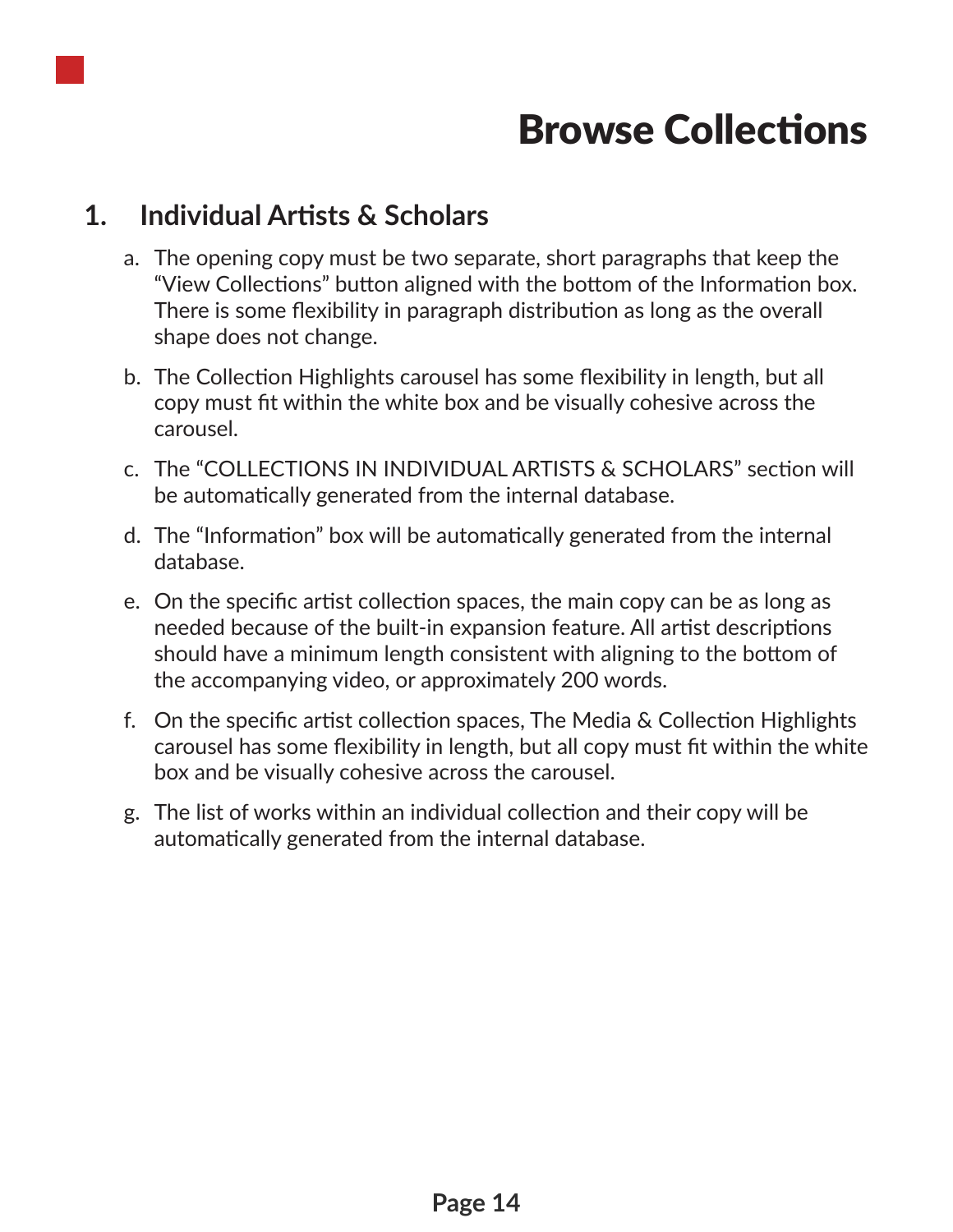

## Browse Collections

#### **2. Online Journals**

- a. The opening copy must be two separate, short paragraphs that keep the "View Collections" button aligned with the bottom of the Information box. There is some flexibility in paragraph distribution as long as the overall shape does not change.
- b. The Featured Collections carousel has some flexibility in length, but all copy must fit within the white box and be visually cohesive across the carousel.
- c. The "COLLECTIONS IN ONLINE JOURNALS" section will be automatically generated from the internal database.
- d. The "Information" box will be automatically generated from the internal database.
- e. On the specific online journal collection spaces, the main copy can be as long as needed because of the built-in expansion feature. All journal descriptions should have a minimum length consistent with aligning to the bottom of the accompanying video, or approximately 200 words.
- f. On the specific online journal collection spaces, The Media & Collection Highlights carousel has some flexibility in length, but all copy must fit within the white box and be visually cohesive across the carousel.
- g. The list of works within an individual collection and their copy will be automatically generated from the internal database.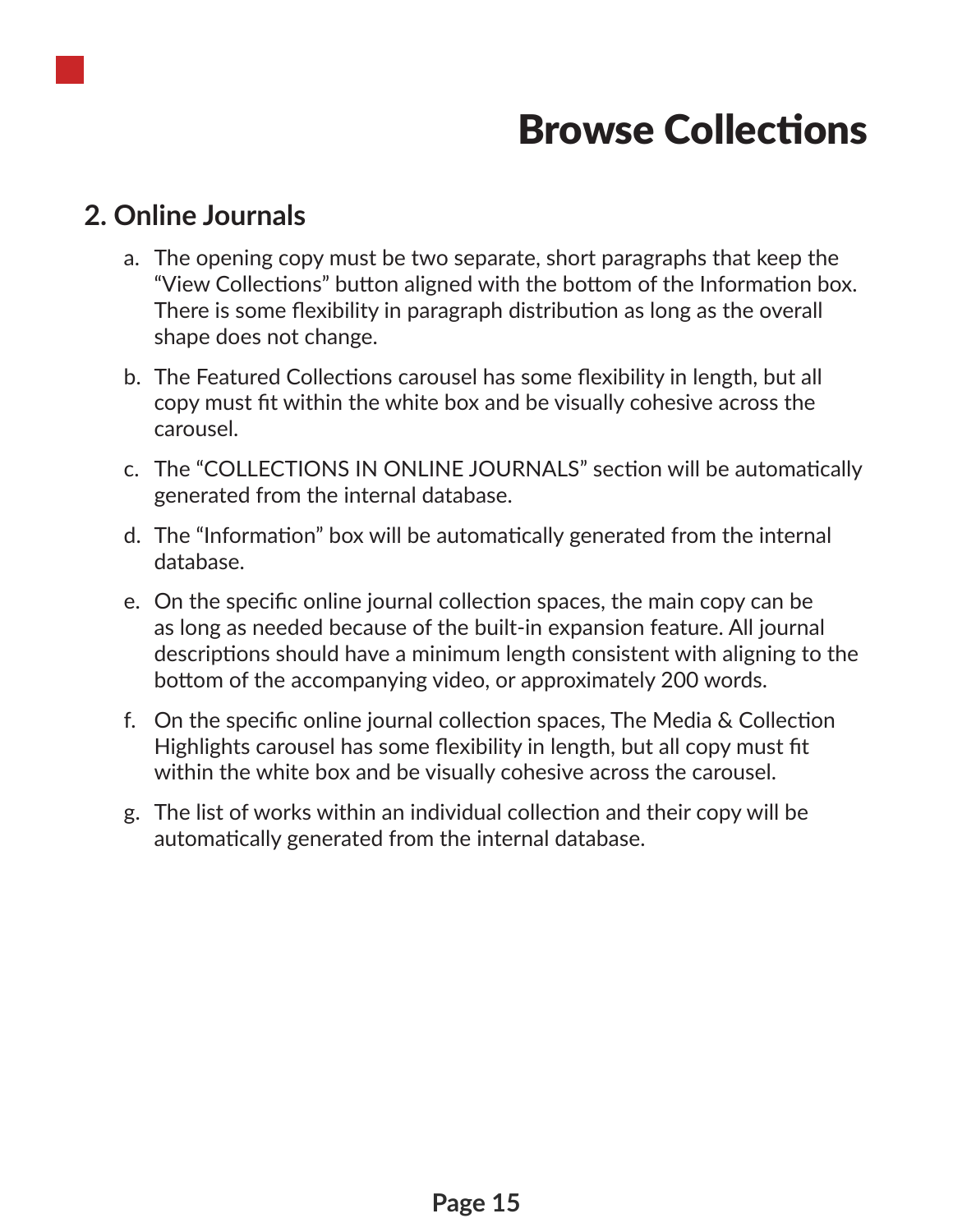

## Events and Exhibits

#### **1. Online Exhibitions**

- a. All exhibitions will be hosted at The NEXT. Always use the preposition "at" when referring to an exhibition.
	- i. E.g. "Welcome to the Afterflash exhibition at The NEXT" not "on The NEXT", "in The NEXT", "within The NEXT", etc.
- b. All exhibits featured in The NEXT must be formal, curated, online shows featuring electronic literature or net art.
- c. Traveling showcases will not formally be archived unless the showcase and its works are officially donated to The NEXT.
	- i. If a traveling showcase is donated, then all files associated with the exhibit will be formally archived and permanently exhibited in The NEXT.
	- ii. If a curator does not want to donate their exhibition to The NEXT, then all files will be given back to the appropriate entities and removed from The NEXT after the designated exhibition period ends.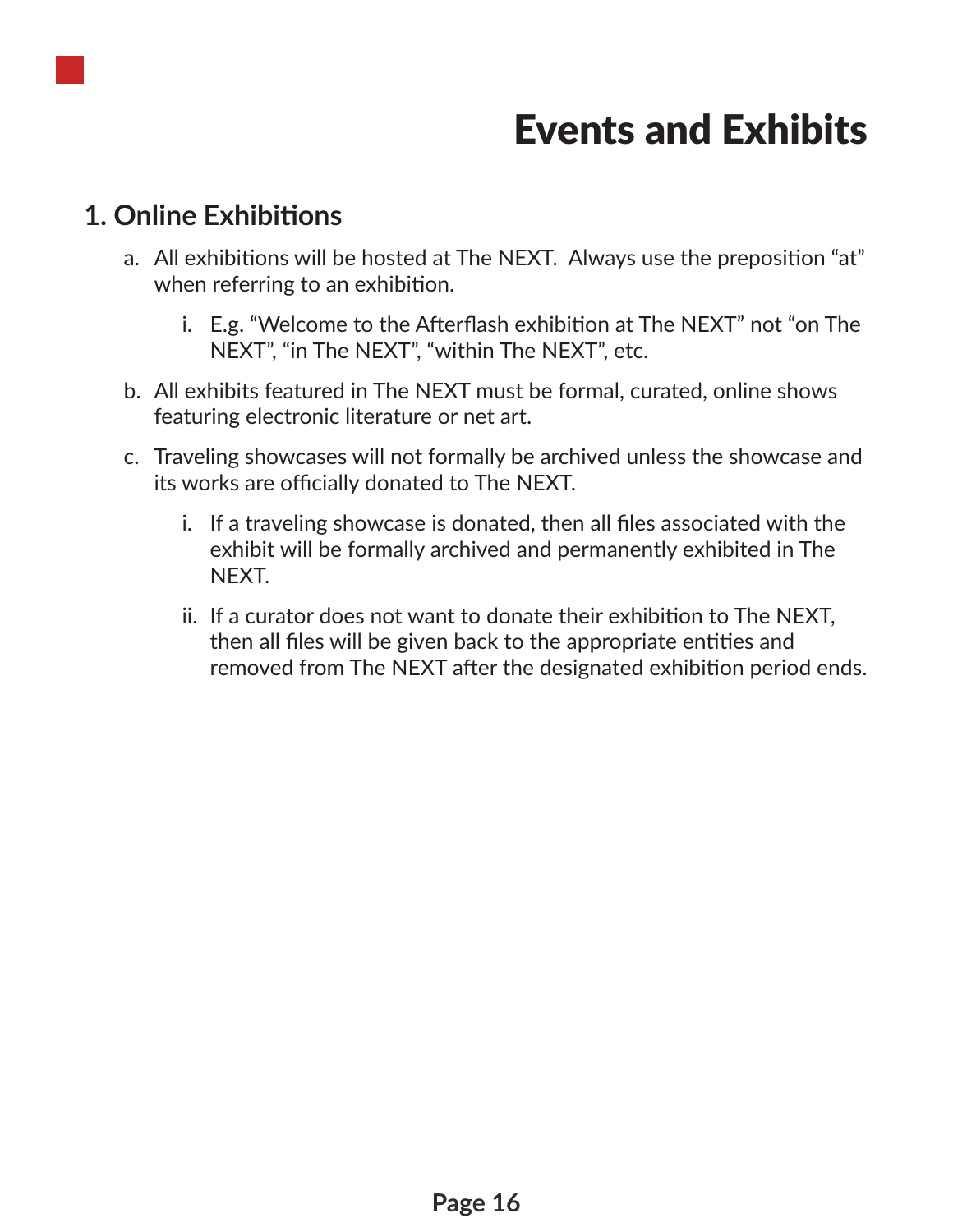## About Space

#### **1. The Header**

- a. The primary heading will be: "About The NEXT".
- b. The secondary heading will be "Visualize What's Inside" and contain two lines of text describing the About Space visualizations. The margins are flexible but should not interfere with the dynamic visualization model.

#### **2. About Space Copy**

- a. Each of the photo/text pairing can have up to four lines of copy. The text will be left-justified, but the whole element will be centered within the larger white box.
- b. The "DONATE" section can only have two lines of copy to maintain button alignment.